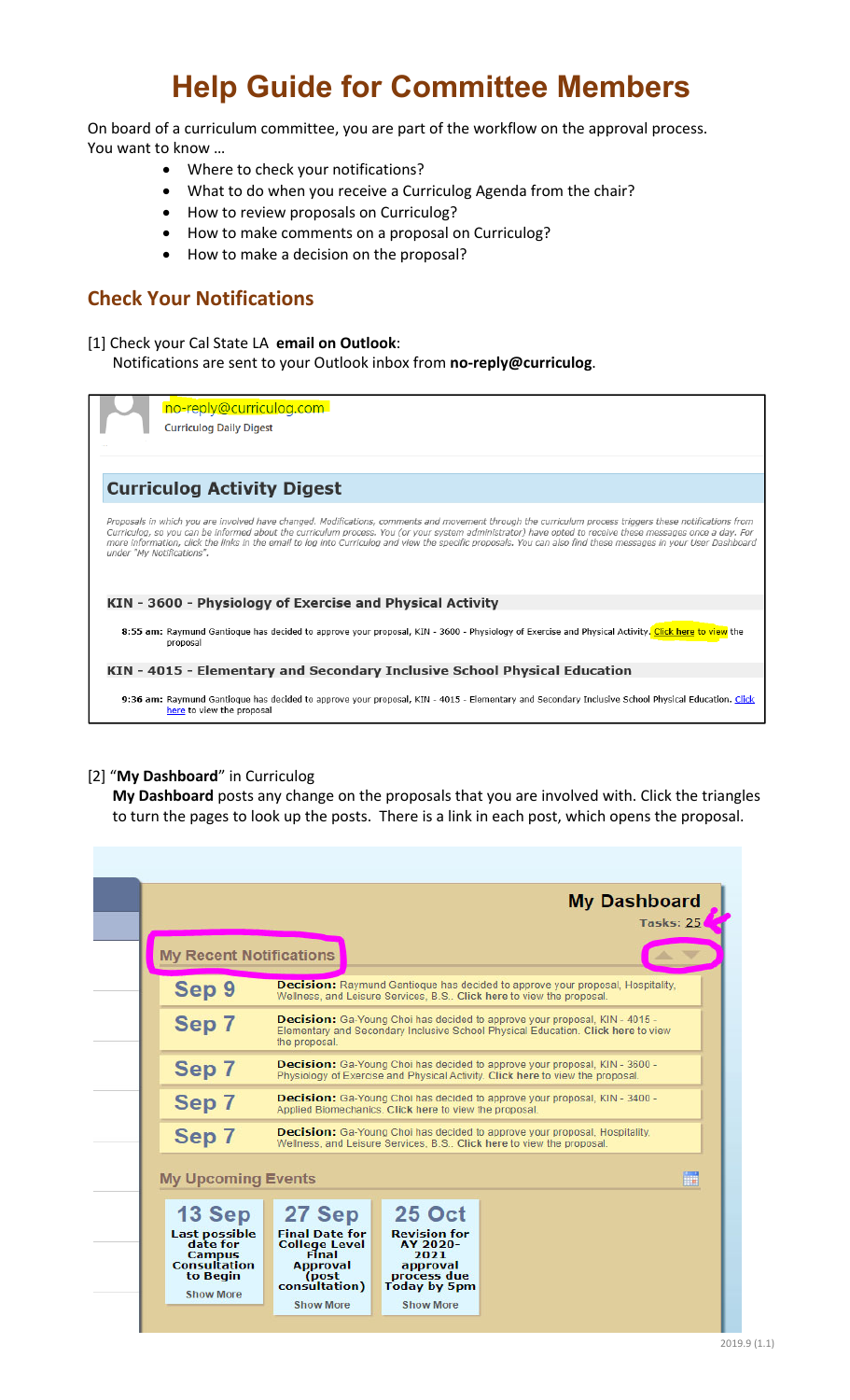[3] The Chair of the committee (as the Agenda Administrator) posts agendas on Curriculog. You can look up the agendas on "**My Agendas**".

- Hover your cursor on an agenda, three icons will appear.
- Hover your cursor on one of the icons to view or to print the agenda.



### **When You Receive a Curriculog Agenda**

[1] Look up your agenda(s) from the list.

[2] Click on an agenda to reveal the agenda summary with a list of the proposals on the right page.

|                                                                                                                  | Agenda Summary                                                                                                    | Close X |
|------------------------------------------------------------------------------------------------------------------|-------------------------------------------------------------------------------------------------------------------|---------|
|                                                                                                                  | Honors College Steering and Curriculum Committee                                                                  |         |
| <b>B.S. Kinesiology</b><br>Proposals: 5<br>Created: 26 Apr 2019 by Evaon Wong-Kim                                | <b>Agenda Information</b><br>Name Honors College Steering and Curriculum Committee                                |         |
| B.S., Hospitality, Wellness, and Leisure Services<br>Proposals: 9<br>Created: 13 May 2019 by Evaon Wong-Kim      | <b>Status Completed</b><br>Committee Honors College Curriculum Committee<br><b>Notes</b>                          |         |
| <b>CHDV 3780</b><br>Proposals: 1<br>Created: 20 Aug 2019 by Jessica Michele Dennis                               | Proposals<br>HNRS - 1010 - Introduction to Academic Inquiry in<br>the Honors College                              | ๏       |
| Curriculum Subcommittee, 19-01<br>Proposals:<br>Created: 30 Aug 2019 by Cheryl Pugh                              | HNRS - 2200 - Science and Fiction<br>HNRS - 2210 - Critical Questions and Challenging                             | ഩ<br>の  |
| GE Subcommittee, 19-01<br>Proposals: 18<br>Created: 23 Aug 2019 by Cheryl Pugh                                   | <b>Texts</b><br>HNRS - 2300 - Social Innovation and Civic                                                         | ൭       |
| <b>Graduate Studies Curriculum Committee</b><br>Proposals:<br>Created: 29 Aug 2019 by Angela Young               | Engagement<br>HNRS - 2900 - Honors Declaration                                                                    | മ       |
| 日本<br>Honors College Steering and Curriculum Committee<br>Proposals: 9<br>Created: 21 Aug 2019 by Alison McCurdy | HNRS - 4950 - Honors College Thesis: Research and<br>Prospectus<br>HNRS - 4960 - Honors College Thesis and Senior | Ø<br>0  |
| HOSP - 3104 - Hospitality Internship<br>Proposals: 1                                                             | Forum                                                                                                             |         |
| Created: 08 Apr 2019 by Evaon Wong-Kim                                                                           | The Honors College Curriculum                                                                                     | ໑       |
| HOSP - 3108 - Introduction to Lodaina<br>Proposals:<br>Created: 08 Apr 2019 by Evaon Wong-Kim                    | HNRS - 1000 - EEP Student Success Workshops                                                                       | の       |

[3] Click the highlighted icon, as shown in the below illustration, to open the agenda. The list of the proposals is at the bottom in the agenda.

| My Agendas                                                                                                             | <b>All Agendas</b> | <b>My Archived Agendas</b> | <b>Archived Agendas</b> |  |
|------------------------------------------------------------------------------------------------------------------------|--------------------|----------------------------|-------------------------|--|
| + New Agenda                                                                                                           |                    |                            |                         |  |
|                                                                                                                        |                    |                            |                         |  |
|                                                                                                                        |                    |                            |                         |  |
|                                                                                                                        |                    |                            |                         |  |
|                                                                                                                        |                    |                            |                         |  |
|                                                                                                                        |                    |                            |                         |  |
| <b>Curriculum Subcommittee, 19-01</b><br>Proposals: 1<br>Created: 30 Aug 2019 by Cheryl Pugh<br>GE Subcommittee, 19-01 |                    |                            |                         |  |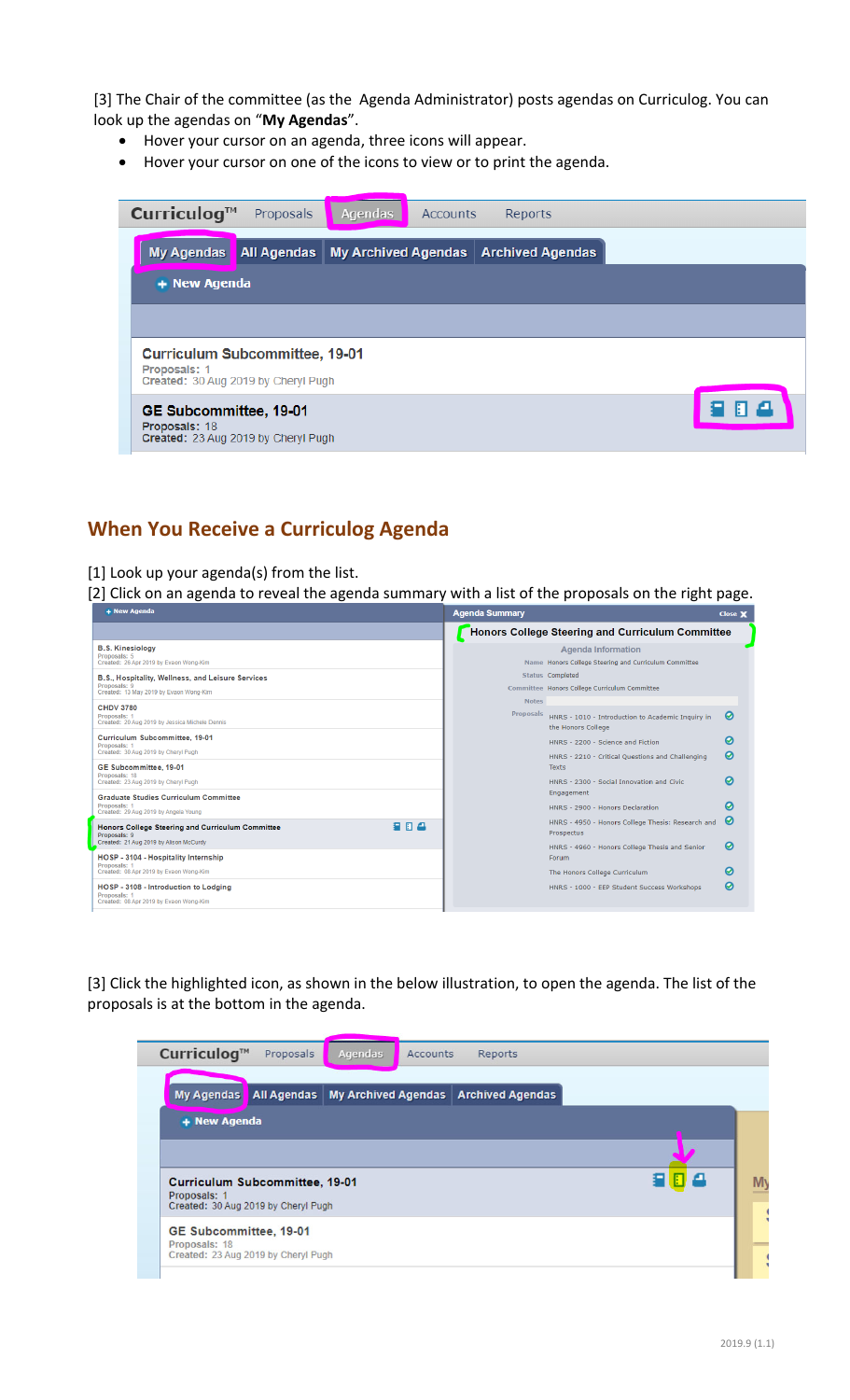| <b>Agendas</b>                                 |                                     |     |  |
|------------------------------------------------|-------------------------------------|-----|--|
| GE Subcommittee, 19-01<br><b>Manage Agenda</b> |                                     |     |  |
|                                                |                                     | 8 E |  |
| <b>Agenda Information</b>                      |                                     |     |  |
|                                                | Agenda Name* GE Subcommittee, 19-01 |     |  |

|               | Committee* GE Subcommittee |
|---------------|----------------------------|
| <b>Notes:</b> |                            |
|               |                            |
|               |                            |
|               |                            |
|               |                            |
|               |                            |
|               | Status: Published          |
|               | Created By: Cheryl Pugh    |

#### **Proposals** 1. ART - 2800 - World Animation History O O 2. COUN - 3300 - Mind Matters: The Science of Well-being O 3. DANC - 1570 - Cross-Cultural Themes in Dance O 4. EDSP - 3300 - Blindness and Disability Portrayals in Television and Cinema: **Bias and Impact** Ø 5. EE - 3310 - Energy and Technology  $\overline{\mathsf{o}}$ 6. ENGL - 2310 - Gods, Monsters, and Heroes in World Mythology O 7. ENGL - 2600 - Literary Los Angeles O 8. ENGL - 2700 - Literature for Change O 9. ENGL - 2730 - Fictions of Gender and Sexuality

[4] Proposals with empty bubbles are pending review and decision. Otherwise, they are underway one of these status:

> O - Approved  $\Theta$  - Held O - Canceled **8** - Rejected **O** - Suspended

0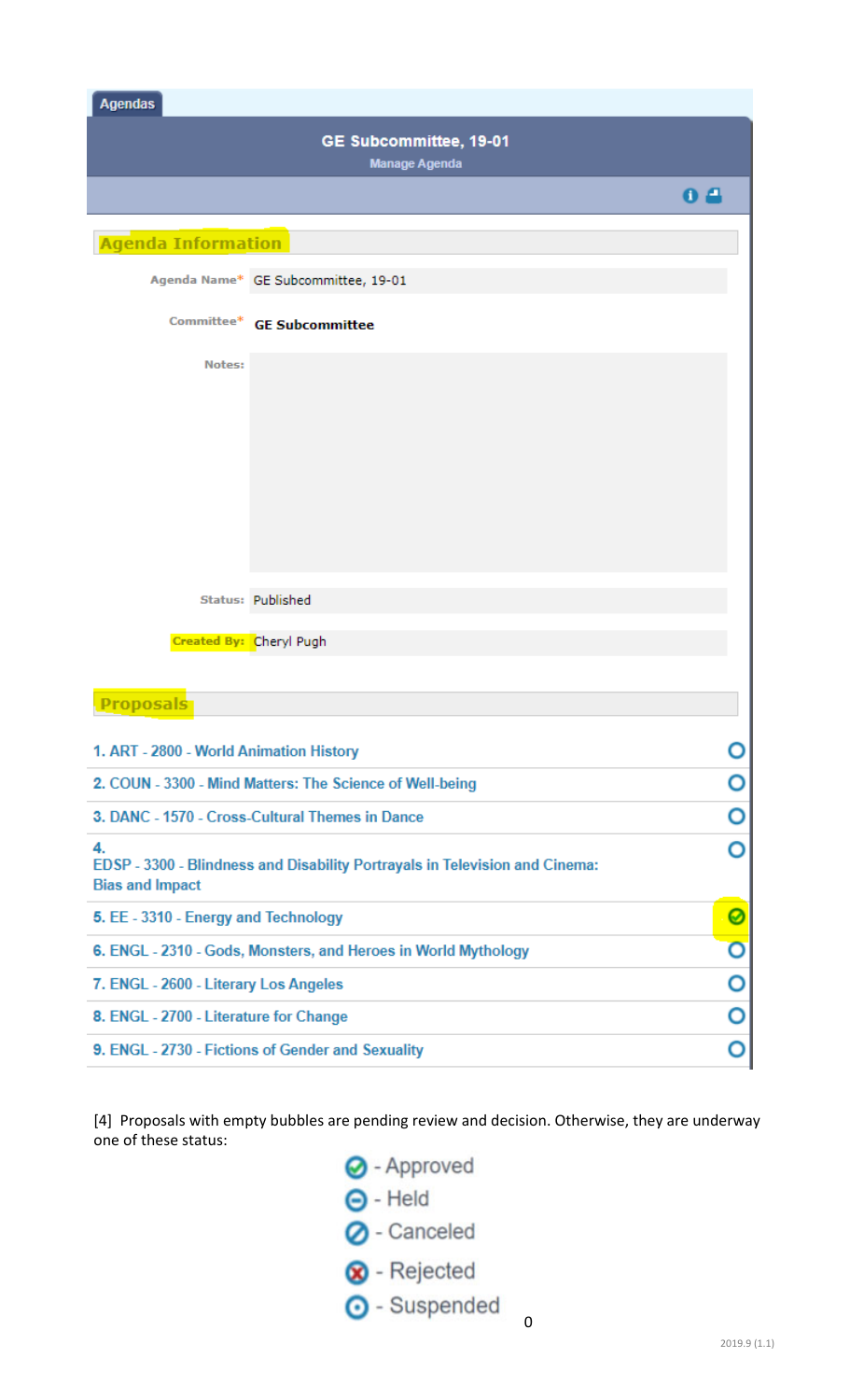## **Review Proposals on Curriculog**

[1] Hover your cursor to bring up the icons.

[2] Click the middle icon, highlighted, to open the proposal.

[3] Turn on/off the track changes. Each user has been assigned a color to represent the changes s/he made. If you want to focus on the blue changes, just uncheck the other color(s).

|                                                    | <b>Proposal Toolbox</b>                                                                                | Status: 0000000000000 |
|----------------------------------------------------|--------------------------------------------------------------------------------------------------------|-----------------------|
|                                                    | $\begin{array}{c} \n \n \nabla \cdot \mathbf{F} & \mathbf{F} & \mathbf{F} & \mathbf{F} \n \end{array}$ |                       |
|                                                    | <b>User Tracking</b>                                                                                   |                       |
| Show current with markup                           |                                                                                                        |                       |
|                                                    | <b>Showing All Edits by All Users</b>                                                                  |                       |
| Check all Muncheck all                             |                                                                                                        |                       |
| Step 1: Originator                                 |                                                                                                        |                       |
| David Pitt                                         |                                                                                                        |                       |
|                                                    | <b>Step 4: College Initial Review</b>                                                                  |                       |
| <b>Leticia Ramirez</b><br>$\overline{\mathcal{L}}$ |                                                                                                        |                       |

### **Put a Comment**

|                                                                                                                              | <b>Proposal Toolbox</b>        | Status: <b>11100000</b>  |  |
|------------------------------------------------------------------------------------------------------------------------------|--------------------------------|--------------------------|--|
|                                                                                                                              |                                |                          |  |
|                                                                                                                              | <b>User Tracking</b>           |                          |  |
| <b>Show current</b>                                                                                                          |                                |                          |  |
| Show Individual User Edits                                                                                                   |                                |                          |  |
|                                                                                                                              | <b>Comments</b><br>Add Comment |                          |  |
| <b>Esther Tam</b>                                                                                                            |                                | 9/5/2019 1:24 pm Reply   |  |
| Proposed to add [d] to the existing C1.<br>AY 2018-19 GES let the new GES to review the revision which was received on 5/21. |                                |                          |  |
| <b>Curriculog</b>                                                                                                            |                                | 8/27/2019 12:42 pm Reply |  |
| Diana Chavez was added to the GE Subcommittee role.                                                                          |                                |                          |  |